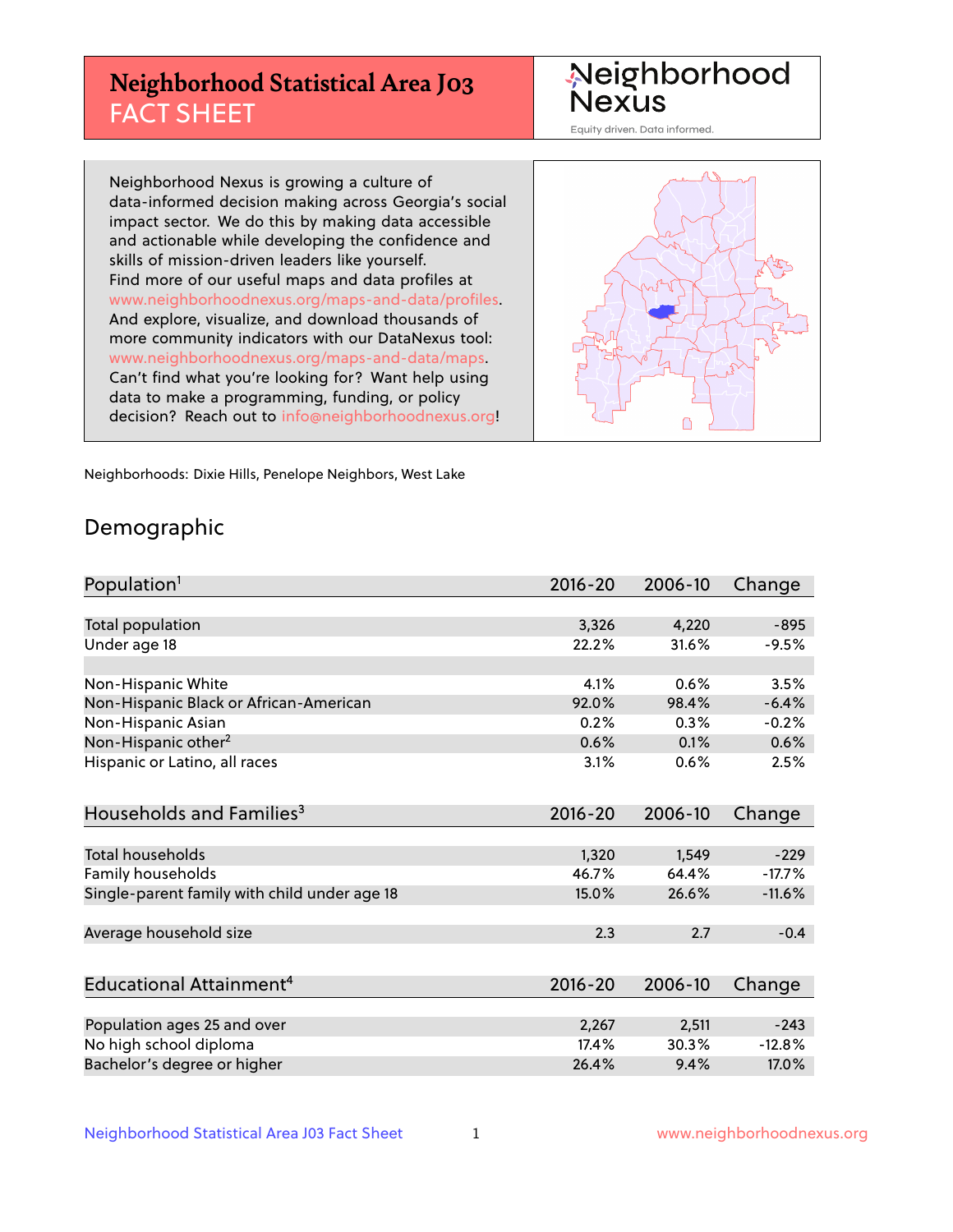## Change Measures, continued...

| Employment <sup>5</sup>                                                                               | $2016 - 20$    | 2006-10        | Change            |
|-------------------------------------------------------------------------------------------------------|----------------|----------------|-------------------|
|                                                                                                       |                |                |                   |
| Total workers residing in Neighborhood Statistical Area                                               | 1,238<br>30.4% | 1,654<br>32.5% | $-416$<br>$-2.2%$ |
| Workers with earnings \$1250/month or less                                                            | 44.1%          | 59.0%          | $-14.9%$          |
| Workers with earnings \$1251/month to \$3333/month<br>Workers with earnings greater than \$3333/month | 25.5%          | 8.5%           | 17.1%             |
|                                                                                                       |                |                |                   |
| Total jobs located in Neighborhood Statistical Area                                                   | 228            | 620            | $-392$            |
| Jobs with earnings \$1250/month or less                                                               | 11.4%          | 24.4%          | $-13.0%$          |
| Jobs with earnings \$1251/month to \$3333/month                                                       | 50.9%          | 57.9%          | $-7.0%$           |
| Jobs with earnings greater than \$3333/month                                                          | 37.7%          | 17.7%          | 20.0%             |
|                                                                                                       |                |                |                   |
| Jobs/workers ratio                                                                                    | 0.2            | 0.4            | $-0.2$            |
|                                                                                                       |                |                |                   |
| Income and Poverty <sup>6</sup>                                                                       | 2016-20        | 2006-10        | Change            |
|                                                                                                       |                |                |                   |
| Median household income                                                                               | \$26,545       | \$22,440       | \$4,105           |
|                                                                                                       |                |                |                   |
| Population for whom poverty status is determined                                                      | 3,089          | 4,158          | $-1,069$          |
| Population below poverty                                                                              | 37.8%          | 40.1%          | $-2.3%$           |
|                                                                                                       |                |                |                   |
| Housing <sup>7</sup>                                                                                  | $2016 - 20$    | 2006-10        | Change            |
|                                                                                                       |                |                |                   |
| Total housing units                                                                                   | 2,034          | 2,330          | $-297$            |
| Occupied housing units                                                                                | 64.9%          | 66.5%          | $-1.5%$           |
| Vacant housing units                                                                                  | 35.1%          | 33.5%          | 1.5%              |
|                                                                                                       |                |                |                   |
| Occupied housing units                                                                                | 1,320          | 1,549          | $-229$            |
| Owner occupied housing units                                                                          | 51.5%          | 43.4%          | 8.2%              |
| Renter occupied housing units                                                                         | 48.5%          | 56.6%          | $-8.2%$           |
|                                                                                                       |                |                |                   |
| Access to a Vehicle <sup>8</sup>                                                                      | $2016 - 20$    | 2006-10        | Change            |
|                                                                                                       |                |                |                   |
| Occupied housing units                                                                                | 1,320          | 1,549          | $-229$            |
| No vehicle available                                                                                  | 29.5%          | 34.8%          | $-5.4%$           |
|                                                                                                       |                |                |                   |
| Crime Rates, per 10,000 Population <sup>9</sup>                                                       | 2017-21        | 2012-16        | Change            |
|                                                                                                       |                |                |                   |
| All Part I crimes                                                                                     | 473.3          | 784.8          | $-311.5$          |
| Violent crime                                                                                         | 116.1          | 167.1          | $-51.0$           |
| Murder                                                                                                | 5.4            | 4.5            | 0.9               |
| Robbery                                                                                               | 28.9           | 64.1           | $-35.2$           |
| Aggravated assault                                                                                    | 81.8           | 98.4           | $-16.6$           |
| Property crime                                                                                        | 357.2          | 617.7          | $-260.5$          |
| <b>Burglary</b>                                                                                       | 114.3          | 210.4          | $-96.2$           |
| Larceny                                                                                               | 180.4          | 290.7          | $-110.3$          |
| Vehicle theft                                                                                         | 62.5           | 116.5          | $-54.0$           |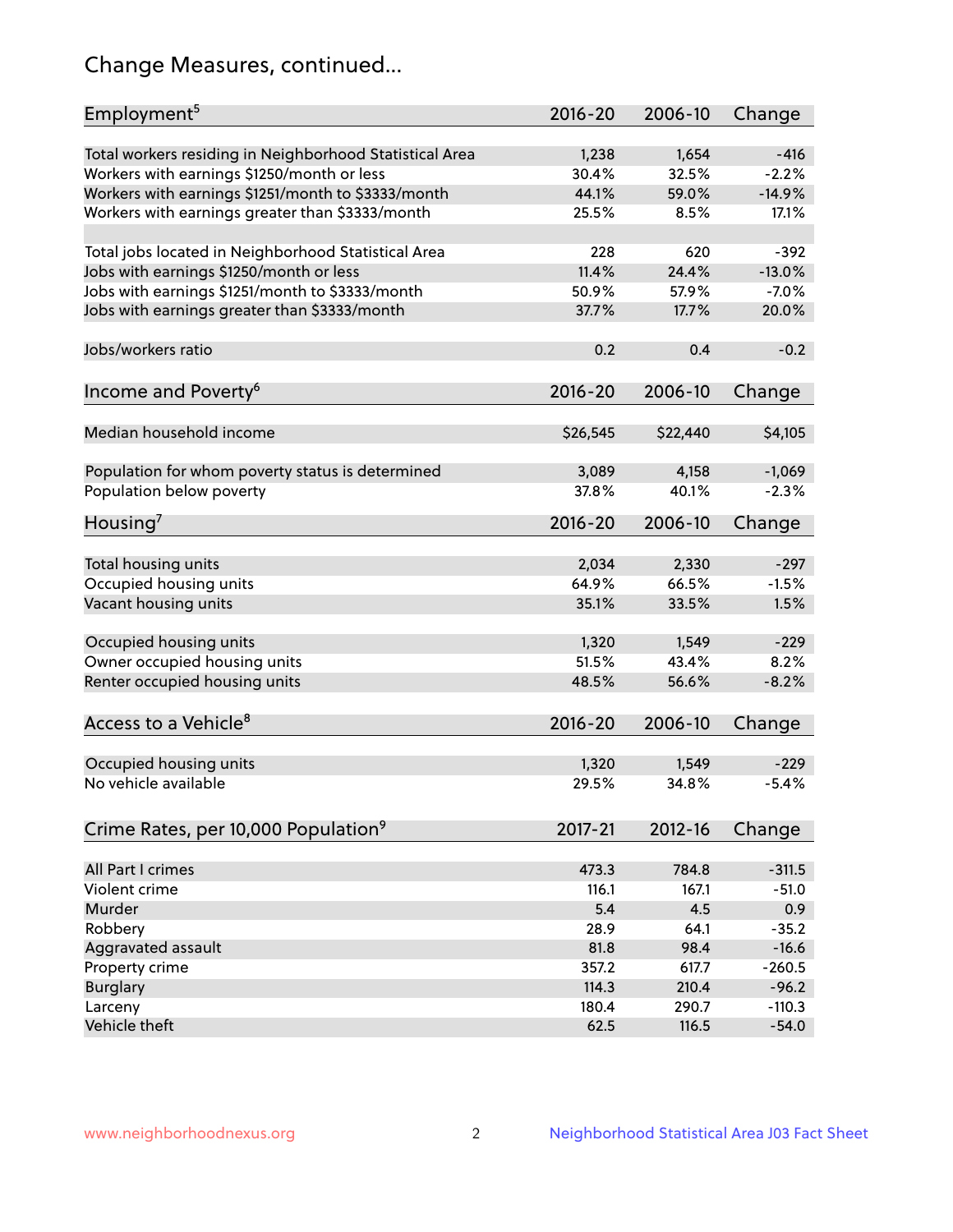## Current Data: Demographic

| Sex and Age, 2016-20 <sup>10</sup>                    | <b>Estimate</b> | Margin of Error |
|-------------------------------------------------------|-----------------|-----------------|
| Total population                                      | 3,326           | $\pm 728$       |
| Male                                                  | 52.9%           | ±11.4%          |
| Female                                                | 47.1%           | $\pm 4.0\%$     |
| Under 5 years                                         | 5.1%            | $\pm 3.0\%$     |
| 5 to 9 years                                          | 5.6%            | ±3.3%           |
| 10 to 14 years                                        | 8.2%            | $\pm 4.1\%$     |
| 15 to 19 years                                        | 5.3%            | $\pm 2.9\%$     |
| 20 to 24 years                                        | 7.6%            | $\pm$ 6.9%      |
| 25 to 34 years                                        | 7.8%            | $\pm 3.6\%$     |
| 35 to 44 years                                        | 11.0%           | $\pm 3.0\%$     |
| 45 to 54 years                                        | 11.4%           | $\pm$ 5.6%      |
| 55 to 59 years                                        | 10.2%           | ±9.8%           |
| 60 to 64 years                                        | 6.1%            | $\pm 2.3\%$     |
| 65 to 74 years                                        | 12.2%           | $\pm 2.6\%$     |
| 75 to 84 years                                        | 6.3%            | $\pm 3.5\%$     |
| 85 years and over                                     | 3.2%            | $\pm 1.5\%$     |
| Median age (years)                                    | 44.3            | $\pm 2.6$       |
| Race and Ethnicity, 2016-20 <sup>11</sup>             | <b>Estimate</b> | Margin of Error |
| Total population                                      | 3,326           | $\pm 728$       |
| Hispanic or Latino (of any race)                      | 3.1%            | ±4.8%           |
| Not Hispanic or Latino                                | 96.9%           | $\pm 3.6\%$     |
| White alone                                           | 4.1%            | $\pm$ 3.1%      |
| Black or African American alone                       | 92.0%           | $\pm$ 8.9%      |
| American Indian and Alaska Native alone               | 0.3%            | $\pm$ 0.5%      |
| Asian alone                                           | 0.2%            | $\pm$ 0.6%      |
| Native Hawaiian and other Pacific Islander alone      | 0.0%            | $\pm$ 0.5%      |
| Some other race alone                                 | 0.0%            | $\pm$ 0.5%      |
| Two or more races                                     | 0.4%            | $\pm$ 0.7%      |
| U.S. Citizenship Status, 2016-20 <sup>12</sup>        | <b>Estimate</b> | Margin of Error |
| Foreign-born population                               | 74              | ±70             |
| Naturalized U.S. citizen                              | 21.1%           | $\pm$ 15.3%     |
| Not a U.S. citizen                                    | 78.9%           | ±53.2%          |
| Citizen, Voting Age Population, 2016-20 <sup>13</sup> | <b>Estimate</b> | Margin of Error |
| Citizen, 18 and over population                       | 2,530           | $\pm 556$       |
| Male                                                  | 53.6%           | ±16.1%          |
| Female                                                | 46.4%           | ±13.8%          |
|                                                       |                 |                 |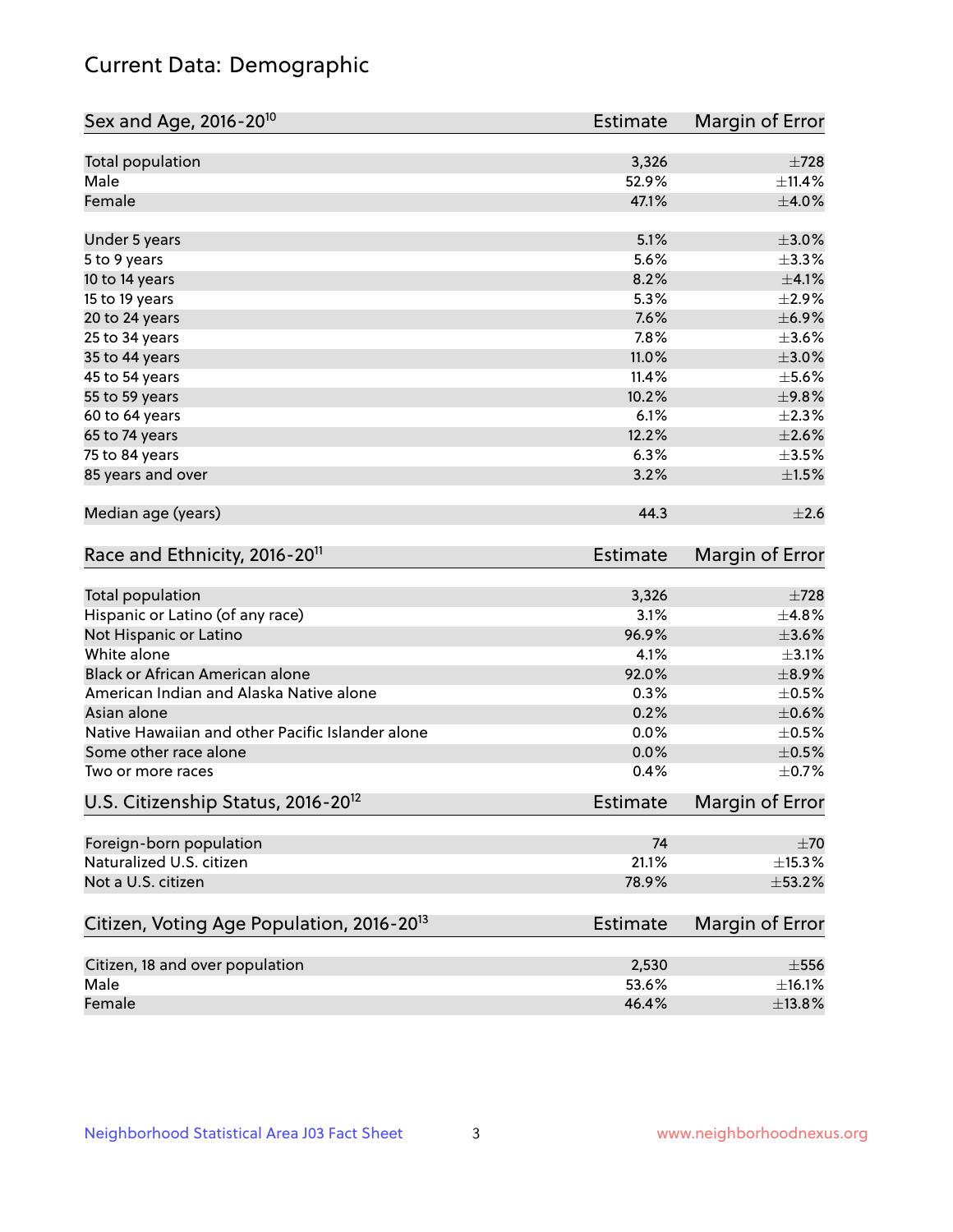## Current Data: Economic

| Income, 2016-20 <sup>14</sup>                           | Estimate | Margin of Error |
|---------------------------------------------------------|----------|-----------------|
|                                                         |          |                 |
| All households                                          | 1,320    | $\pm 422$       |
| Less than \$10,000                                      | 26.6%    | ±23.7%          |
| \$10,000 to \$14,999                                    | 7.5%     | $\pm$ 4.0%      |
| \$15,000 to \$24,999                                    | 12.4%    | ±3.8%           |
| \$25,000 to \$34,999                                    | 18.0%    | $\pm$ 12.1%     |
| \$35,000 to \$49,999                                    | 9.1%     | $\pm$ 4.4%      |
| \$50,000 to \$74,999                                    | 10.6%    | $\pm 4.5\%$     |
| \$75,000 to \$99,999                                    | 11.1%    | ±12.4%          |
| \$100,000 to \$149,999                                  | 3.2%     | $\pm 2.4\%$     |
| \$150,000 to \$199,999                                  | 0.5%     | $\pm 1.0\%$     |
| \$200,000 or more                                       | 0.9%     | ±1.6%           |
| Median household income (dollars)                       | \$26,545 | $\pm$ 2,740     |
| Mean household income (dollars)                         | \$36,107 | $\pm$ 557       |
| Households with earnings                                | 51.0%    | $\pm 22.8\%$    |
| Mean earnings (dollars)                                 | \$44,106 | ±15,227         |
| Households with Social Security                         | 35.2%    | ±15.7%          |
| Mean Social Security income (dollars)                   | \$14,908 | $\pm$ 5,168     |
| Households with retirement income                       | 22.0%    | $\pm$ 9.6%      |
| Mean retirement income (dollars)                        | \$19,080 | $\pm$ 4,884     |
| Households with Supplemental Security Income            | 9.4%     | ±4.4%           |
| Mean Supplemental Security Income (dollars)             | \$10,388 | ±3,391          |
| Households with cash public assistance income           | 2.9%     | $\pm 2.6\%$     |
| Mean cash public assistance income (dollars)            | \$247    | $\pm$ 488       |
| Households with Food Stamp/SNAP benefits in the past 12 | 29.8%    | ±13.1%          |
| months                                                  |          |                 |
| Family households                                       | 616      | $\pm$ 147       |
| Less than \$10,000                                      | 21.7%    | ±14.3%          |
| \$10,000 to \$14,999                                    | 4.8%     | $\pm$ 5.4%      |
| \$15,000 to \$24,999                                    | 13.3%    | $\pm$ 7.1%      |
| \$25,000 to \$34,999                                    | 12.4%    | $\pm$ 7.9%      |
| \$35,000 to \$49,999                                    | 11.5%    | $\pm$ 8.7%      |
|                                                         |          |                 |
| \$50,000 to \$74,999<br>\$75,000 to \$99,999            | 18.0%    | $\pm$ 10.0%     |
|                                                         | 10.5%    | $\pm$ 7.5%      |
| \$100,000 to \$149,999                                  | 4.7%     | $\pm$ 5.4%      |
| \$150,000 to \$199,999                                  | 1.0%     | $\pm 2.2\%$     |
| \$200,000 or more                                       | 2.0%     | $\pm$ 3.5%      |
| Median family income (dollars)                          | \$32,990 | ±7,254          |
| Mean family income (dollars)                            | \$45,875 | ±8,049          |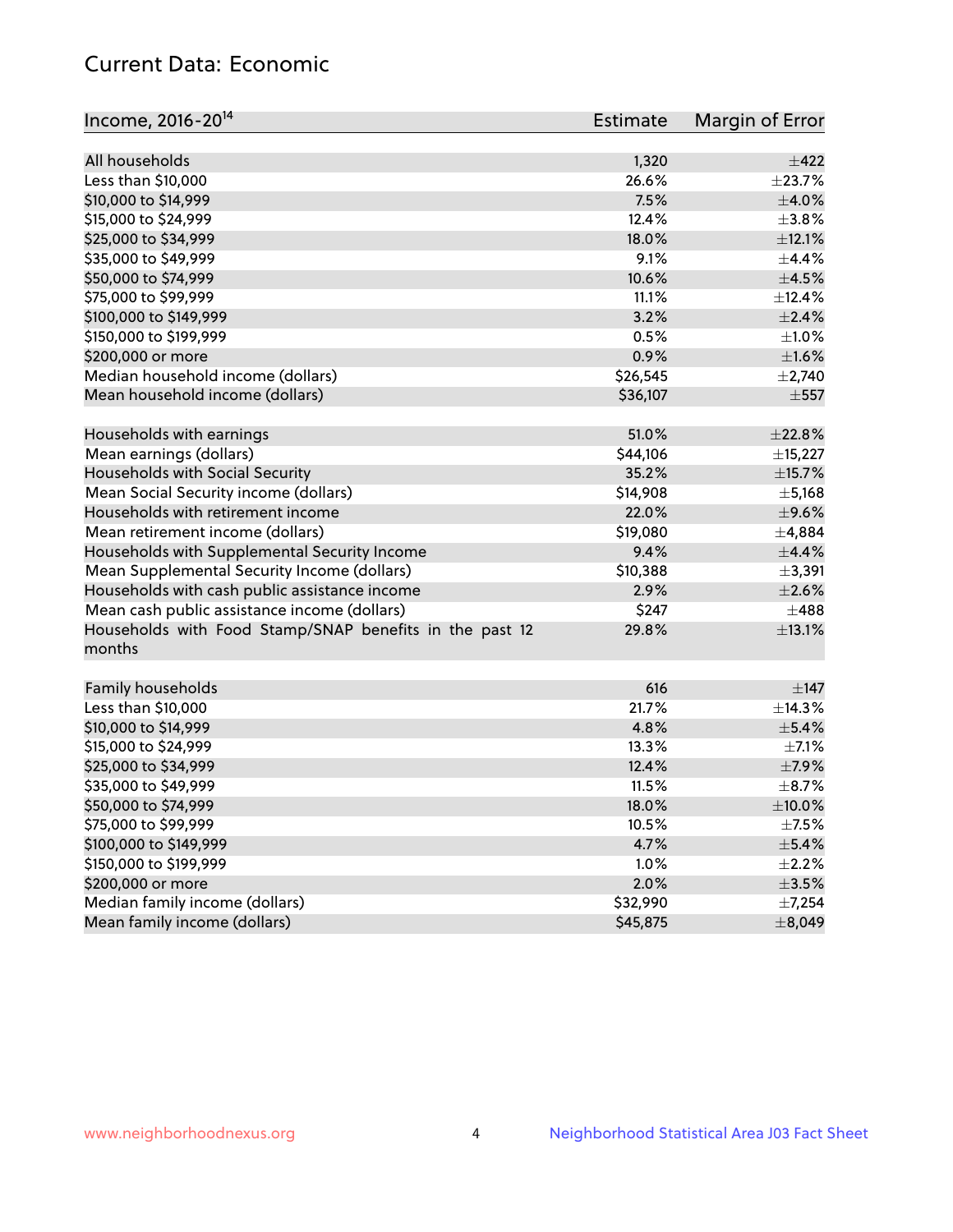## Current Data: Economic, continued...

| Income, 2016-20, continued <sup>15</sup>                                                   | <b>Estimate</b> | <b>Margin of Error</b> |
|--------------------------------------------------------------------------------------------|-----------------|------------------------|
|                                                                                            |                 |                        |
| Nonfamily households                                                                       | 704<br>\$23,244 | $\pm 405$              |
| Median nonfamily income (dollars)                                                          |                 | ±4,881                 |
| Mean nonfamily income (dollars)                                                            | \$25,548        | ±10,934                |
| Median earnings for workers (dollars)                                                      | \$27,631        | $\pm$ 1,922            |
| Median earnings for male full-time, year-round workers<br>(dollars)                        | \$29,929        | ±4,938                 |
| Median earnings for female full-time, year-round workers<br>(dollars)                      | \$33,030        | ±4,079                 |
| Per capita income (dollars)                                                                | \$17,232        | ±3,523                 |
| Families Below Poverty Level, 2016-20 <sup>16</sup>                                        | <b>Estimate</b> | <b>Margin of Error</b> |
|                                                                                            |                 |                        |
| <b>All Families</b>                                                                        | 616             | $\pm$ 147              |
| Percent below poverty                                                                      | 36.7%           | ±13.9%                 |
| Families with related children under 18 years                                              | 328             | $\pm$ 117              |
| Percent below poverty                                                                      | 48.0%           | ±17.5%                 |
| Families with related children under 5 years only                                          | 31              | $+54$                  |
| Percent below poverty                                                                      | 1.1%            | ±102.0%                |
| Married couple families                                                                    | 187             | $\pm 69$               |
| Percent below poverty                                                                      | 14.0%           | $+16.9%$               |
| Married couple families with related children under 18 years                               | 54              | $\pm 50$               |
| Percent below poverty                                                                      | 24.0%           | ±55.2%                 |
| Married couple families with related children under 5 years                                | 5               | ±21                    |
| Percent below poverty                                                                      | 0.0%            | ±341.7%                |
|                                                                                            |                 |                        |
| Families with female householder, no spouse present                                        | 333             | $\pm$ 112              |
| Percent below poverty                                                                      | 44.3%           | ±15.7%                 |
| Families with female householder, no spouse present with                                   | 260             | $\pm$ 99               |
| related children under 18 years                                                            |                 |                        |
| Percent below poverty                                                                      | 52.8%           | $\pm$ 17.1%            |
| Families with female householder, no spouse present with<br>related children under 5 years | 26              | $\pm$ 43               |
| Percent below poverty                                                                      | 1.3%            | ±78.2%                 |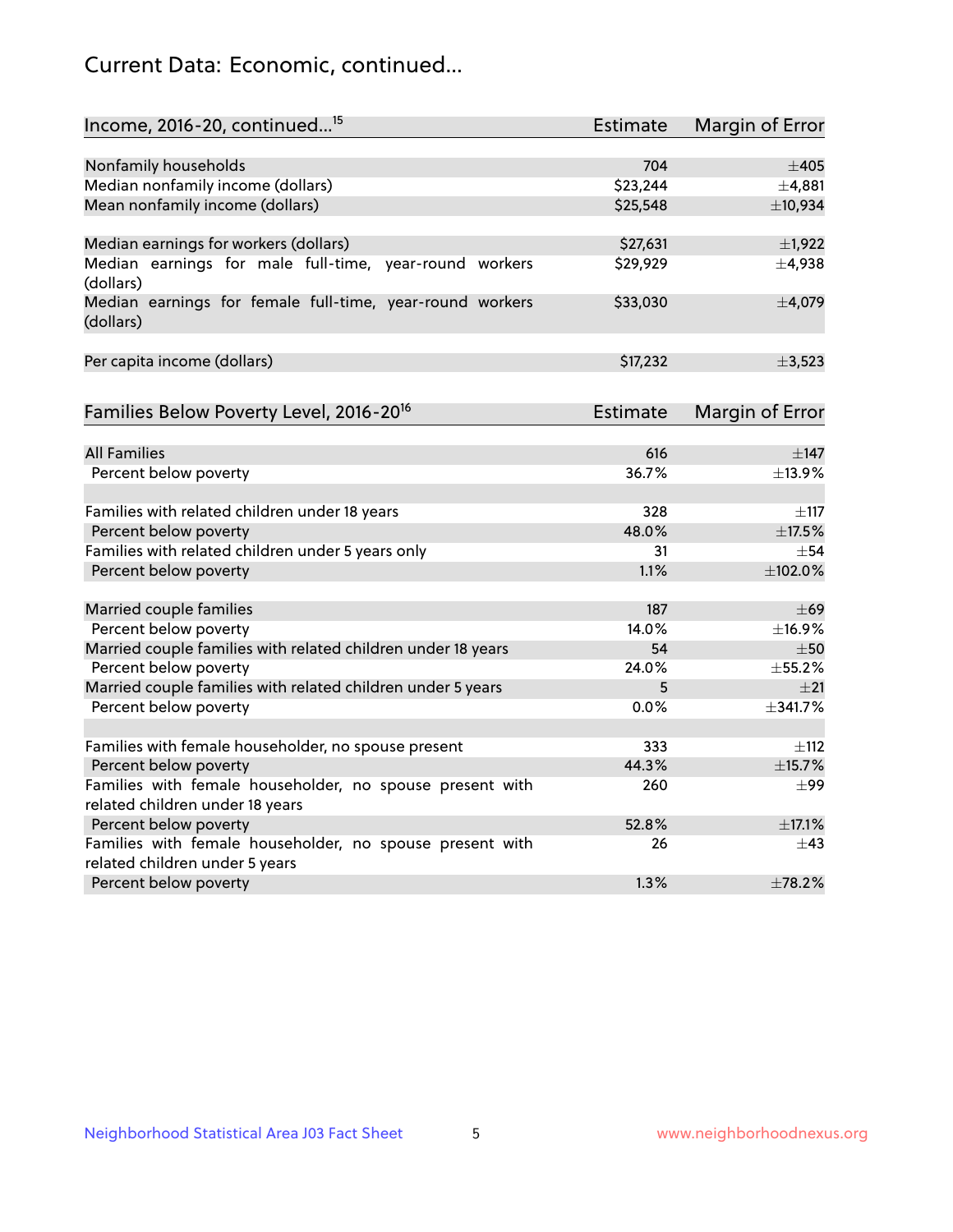## Current Data: Economic, continued...

| People Below Poverty Level, 2016-20 <sup>17</sup> | <b>Estimate</b> | Margin of Error |
|---------------------------------------------------|-----------------|-----------------|
|                                                   |                 |                 |
| Total population                                  | 3,089           | $\pm 738$       |
| Percent below poverty                             | 37.8%           | ±13.6%          |
| Population under 18 years                         | 737             | $\pm 229$       |
| Percent below poverty                             | 54.9%           | ±15.4%          |
| Population 18 years and over                      | 2,351           | $\pm$ 534       |
| Percent below poverty                             | 32.5%           | $+14.2%$        |
| Population 18 to 64 years                         | 1,804           | $\pm$ 501       |
| Percent below poverty                             | 34.3%           | ±17.3%          |
| Population 65 years and over                      | 547             | ±184            |
| Percent below poverty                             | 26.5%           | ±19.7%          |

| Poverty by Race/Ethnicity, 2016-20 <sup>18</sup><br>Estimate |       | Margin of Error |  |
|--------------------------------------------------------------|-------|-----------------|--|
|                                                              |       |                 |  |
| Non-Hispanic White population                                | 87    | $\pm 100$       |  |
| Percent below poverty                                        | 51.3% | ±84.4%          |  |
| <b>Black population</b>                                      | 2,891 | $\pm 731$       |  |
| Percent below poverty                                        | 37.9% | ±14.7%          |  |
| Asian population                                             | 0     | ±18             |  |
| Percent below poverty                                        | 17.8% |                 |  |
| Hispanic or Latino population                                | 94    | ±159            |  |
| Percent below poverty                                        | 21.8% | ±42.6%          |  |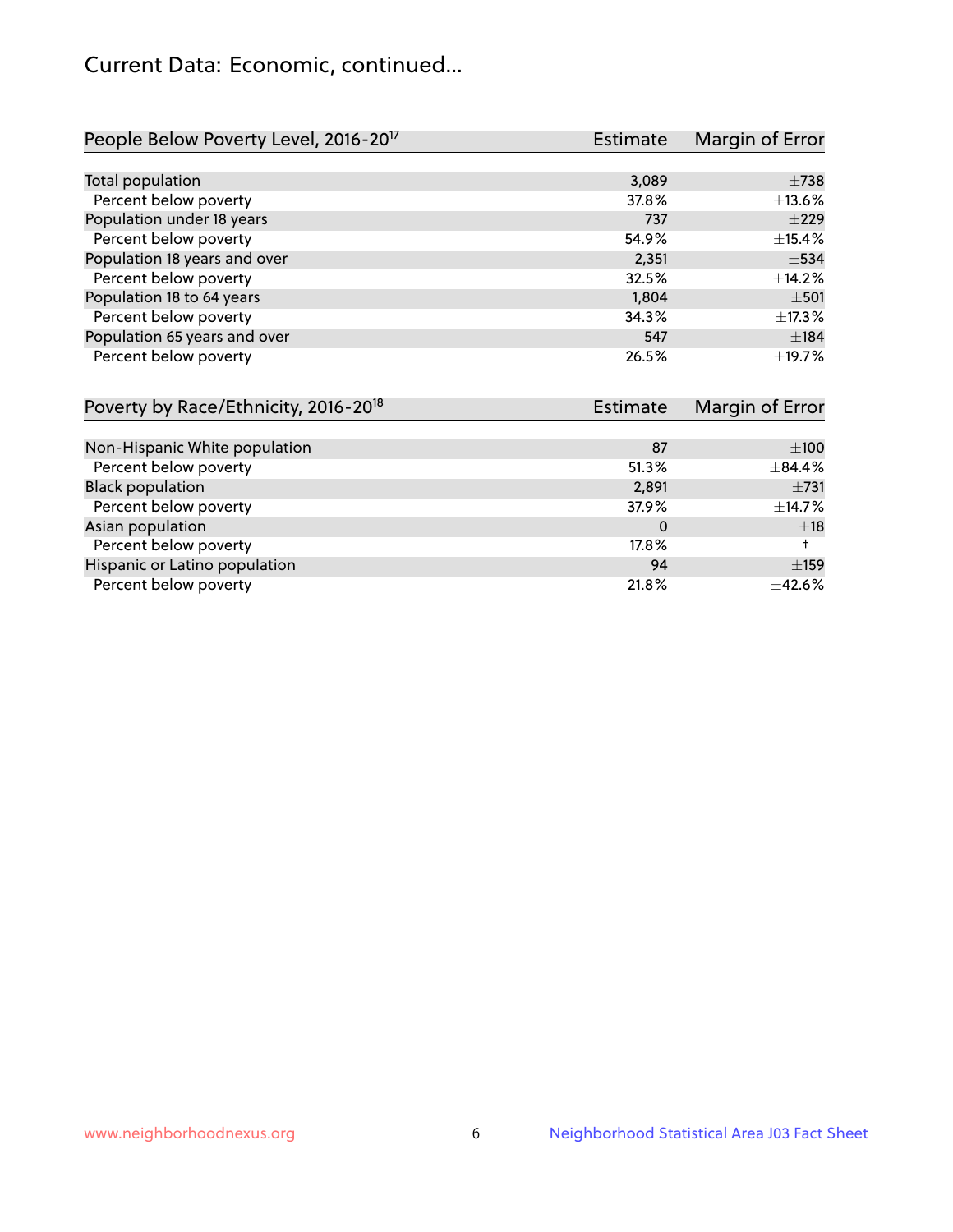# Current Data: Employment

| Employment Status, 2016-20 <sup>19</sup>                      | <b>Estimate</b> | Margin of Error |
|---------------------------------------------------------------|-----------------|-----------------|
|                                                               |                 |                 |
| Population 16 years and over                                  | 2,631           | $\pm$ 584       |
| In labor force                                                | 42.8%           | $\pm$ 6.6%      |
| Civilian labor force                                          | 42.8%           | $\pm$ 6.6%      |
| Employed                                                      | 37.2%           | $\pm$ 7.3%      |
| Unemployed                                                    | 5.6%            | $\pm 4.6\%$     |
| <b>Armed Forces</b>                                           | 0.0%            | $\pm 2.9\%$     |
| Not in labor force                                            | 57.2%           | $\pm 10.0\%$    |
| Civilian labor force                                          | 1,127           | $\pm 305$       |
| <b>Unemployment Rate</b>                                      | 13.1%           | $\pm$ 10.5%     |
|                                                               |                 |                 |
| Females 16 years and over                                     | 1,225           | $\pm 246$       |
| In labor force                                                | 38.4%           | $\pm$ 11.2%     |
| Civilian labor force                                          | 38.4%           | ±11.2%          |
| Employed                                                      | 32.2%           | ±10.8%          |
| Own children of the householder under 6 years                 | 207             | ±141            |
| All parents in family in labor force                          | 34.0%           | $\pm 30.5\%$    |
|                                                               |                 |                 |
| Own children of the householder 6 to 17 years                 | 525             | $\pm 240$       |
| All parents in family in labor force                          | 52.8%           | $\pm 28.0\%$    |
| Industry, 2016-20 <sup>20</sup>                               | Estimate        | Margin of Error |
|                                                               |                 |                 |
| Civilian employed population 16 years and over                | 979             | $\pm 290$       |
| Agriculture, forestry, fishing and hunting, and mining        | 0.0%            | $\pm 2.5\%$     |
| Construction                                                  | 6.0%            | $\pm$ 4.9%      |
| Manufacturing                                                 | 11.6%           | ±11.9%          |
| Wholesale trade                                               | 2.6%            | $\pm$ 3.4%      |
| Retail trade                                                  | 4.8%            | $\pm$ 4.9%      |
| Transportation and warehousing, and utilities                 | 12.2%           | $\pm$ 8.3%      |
| Information                                                   | 1.4%            | ±2.8%           |
| Finance and insurance, and real estate and rental and leasing | 4.9%            | $\pm$ 5.5%      |
| Professional, scientific, and management, and administrative  | 9.0%            | $\pm$ 6.6%      |
| and waste management services                                 |                 |                 |
| Educational services, and health care and social assistance   | 21.2%           | $\pm$ 8.6%      |
| Arts, entertainment, and recreation, and accommodation and    | 11.3%           | $\pm$ 8.2%      |
| food services                                                 |                 |                 |
| Other services, except public administration                  | 7.6%            | $\pm$ 5.8%      |
| Public administration                                         | 7.4%            | ±16.3%          |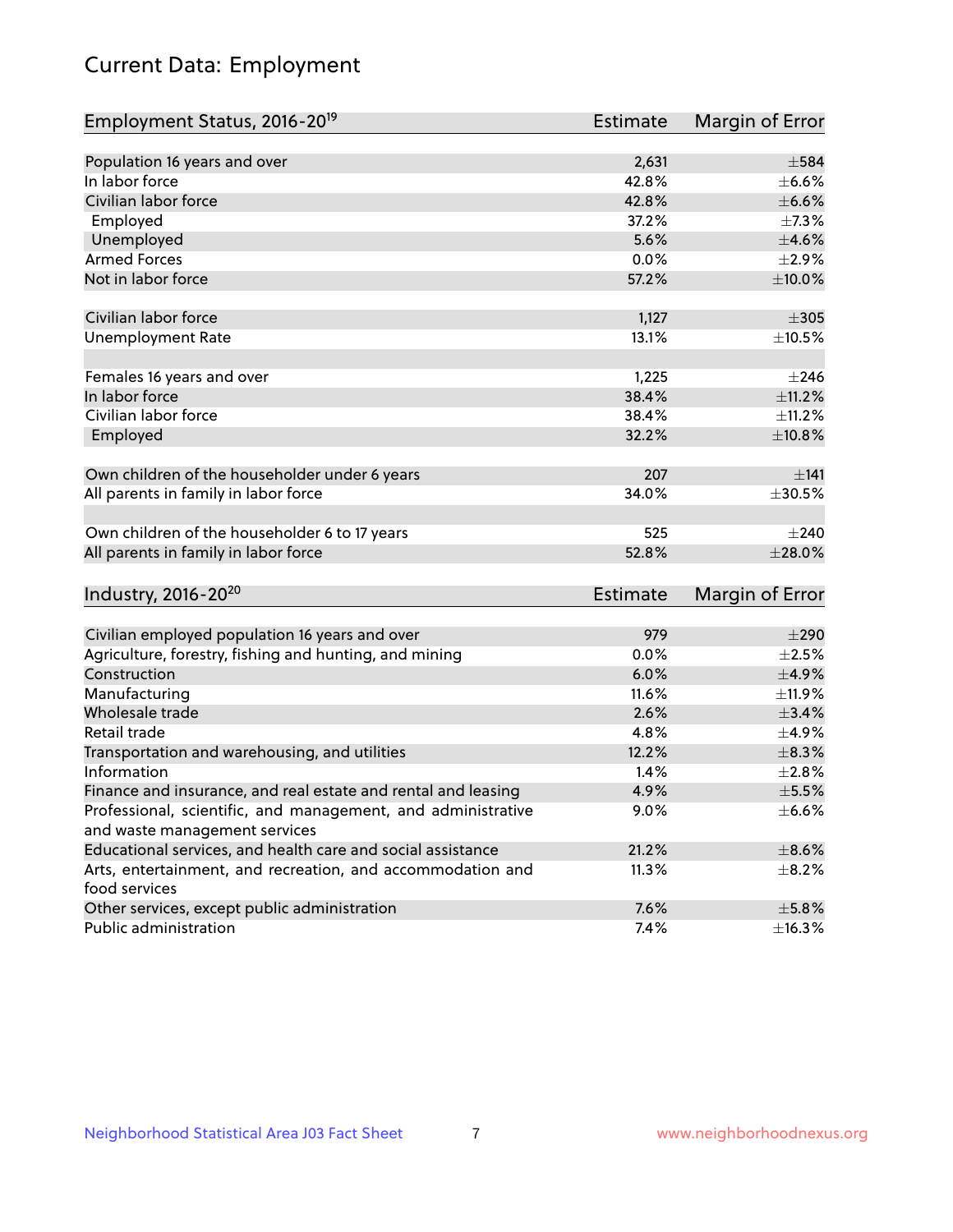# Current Data: Employment, continued...

| Occupation, 2016-20 <sup>21</sup>                                                                       | Estimate | Margin of Error |
|---------------------------------------------------------------------------------------------------------|----------|-----------------|
| Civilian employed population 16 years and over                                                          | 979      | $\pm 290$       |
| Management, business, science, and arts occupations                                                     | 19.3%    | $\pm$ 8.3%      |
| Service occupations                                                                                     | 35.1%    | ±18.3%          |
| Sales and office occupations                                                                            | 14.9%    | $\pm$ 7.8%      |
| Natural resources, construction, and maintenance occupations                                            | 7.1%     | $\pm$ 6.0%      |
| Production, transportation, and material moving occupations                                             | 23.6%    | ±13.1%          |
| Class of Worker, 2016-20 <sup>22</sup>                                                                  | Estimate | Margin of Error |
| Civilian employed population 16 years and over                                                          | 979      | $\pm 290$       |
| Private wage and salary workers                                                                         | 80.3%    | ±33.0%          |
| Government workers                                                                                      | 15.4%    | ±17.0%          |
|                                                                                                         |          |                 |
| Self-employed in own not incorporated business workers                                                  | 4.3%     | ±4.4%           |
| Unpaid family workers                                                                                   | 0.0%     | $\pm 2.5\%$     |
| Job Flows, 2019 <sup>23</sup>                                                                           |          | 2019            |
| Total Jobs in Neighborhood Statistical Area                                                             |          | 228             |
| Held by residents of Neighborhood Statistical Area                                                      |          | 2.2%            |
| Held by non-residents of Neighborhood Statistical Area                                                  |          | 97.8%           |
|                                                                                                         |          |                 |
| Jobs by Industry Sector, 2019 <sup>24</sup>                                                             |          | 2019            |
| Total Jobs in Neighborhood Statistical Area                                                             |          | 228             |
| <b>Goods Producing sectors</b>                                                                          |          | 0.0%            |
| Trade, Transportation, and Utilities sectors                                                            |          | 0.0%            |
| All Other Services sectors                                                                              |          | 100.0%          |
|                                                                                                         |          |                 |
| Total Jobs in Neighborhood Statistical<br>held<br>by<br>Area<br>Neighborhood Statistical Area residents |          | 5               |
| <b>Goods Producing sectors</b>                                                                          |          | 0.0%            |
| Trade, Transportation, and Utilities sectors                                                            |          | 0.0%            |
| All Other Services sectors                                                                              |          | 100.0%          |
| Jobs by Earnings, 2019 <sup>25</sup>                                                                    |          | 2019            |
| Total Jobs in Neighborhood Statistical Area                                                             |          | 228             |
| Jobs with earnings \$1250/month or less                                                                 |          | 11.4%           |
| Jobs with earnings \$1251/month to \$3333/month                                                         |          | 50.9%           |
| Jobs with earnings greater than \$3333/month                                                            |          | 37.7%           |
| Neighborhood Statistical<br>Jobs<br>in<br>Area<br>held<br>by<br>Total                                   |          | 5               |
| Neighborhood Statistical Area residents                                                                 |          |                 |
| Jobs with earnings \$1250/month or less                                                                 |          | 0.0%            |
| Jobs with earnings \$1251/month to \$3333/month                                                         |          | 100.0%          |
| Jobs with earnings greater than \$3333/month                                                            |          | 0.0%            |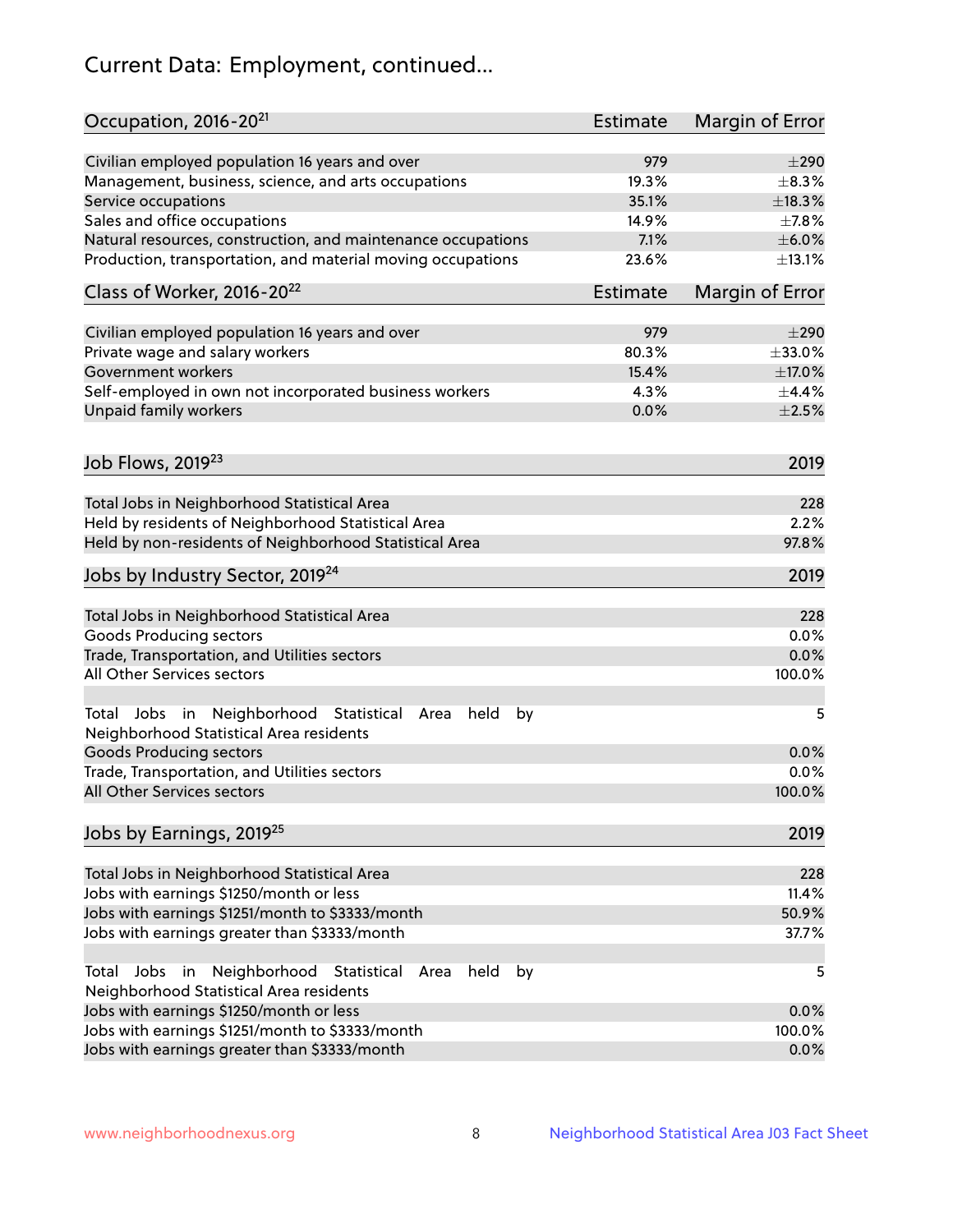## Current Data: Employment, continued...

| Jobs by Age of Worker, 2019 <sup>26</sup>                                                      | 2019  |
|------------------------------------------------------------------------------------------------|-------|
|                                                                                                |       |
| Total Jobs in Neighborhood Statistical Area                                                    | 228   |
| Jobs with workers age 29 or younger                                                            | 6.1%  |
| Jobs with workers age 30 to 54                                                                 | 51.8% |
| Jobs with workers age 55 or older                                                              | 42.1% |
|                                                                                                |       |
| Total Jobs in Neighborhood Statistical Area held by<br>Neighborhood Statistical Area residents | 5     |
| Jobs with workers age 29 or younger                                                            | 0.0%  |
| Jobs with workers age 30 to 54                                                                 | 60.0% |
| Jobs with workers age 55 or older                                                              | 40.0% |

### Current Data: Education

| School Enrollment, 2016-20 <sup>27</sup>       | Estimate | Margin of Error |
|------------------------------------------------|----------|-----------------|
|                                                |          |                 |
| Population 3 years and over enrolled in school | 632      | ±245            |
| Nursery school, preschool                      | 9.6%     | $+8.4%$         |
| Kindergarten                                   | 1.2%     | $\pm$ 3.9%      |
| Elementary school (grades 1-8)                 | 48.7%    | $\pm$ 13.0%     |
| High school (grades 9-12)                      | 28.1%    | ±13.6%          |
| College or graduate school                     | 12.5%    | $\pm$ 11.1%     |

| Educational Attainment, 2016-20 <sup>28</sup> | Estimate | Margin of Error |
|-----------------------------------------------|----------|-----------------|
|                                               |          |                 |
| Population 25 years and over                  | 2,267    | $\pm$ 507       |
| Less than 9th grade                           | 3.3%     | $\pm$ 3.0%      |
| 9th to 12th grade, no diploma                 | 14.1%    | $\pm$ 4.2%      |
| High school graduate (includes equivalency)   | 32.1%    | $\pm$ 5.2%      |
| Some college, no degree                       | 18.6%    | $\pm$ 5.4%      |
| Associate's degree                            | 5.5%     | $\pm 2.8\%$     |
| Bachelor's degree                             | 19.5%    | ±15.9%          |
| Graduate or professional degree               | 6.9%     | $\pm$ 3.7%      |
|                                               |          |                 |
| Percent high school graduate or higher        | 82.6%    | $\pm$ 9.0%      |
| Percent bachelor's degree or higher           | 26.4%    | $\pm$ 15.9%     |
|                                               |          |                 |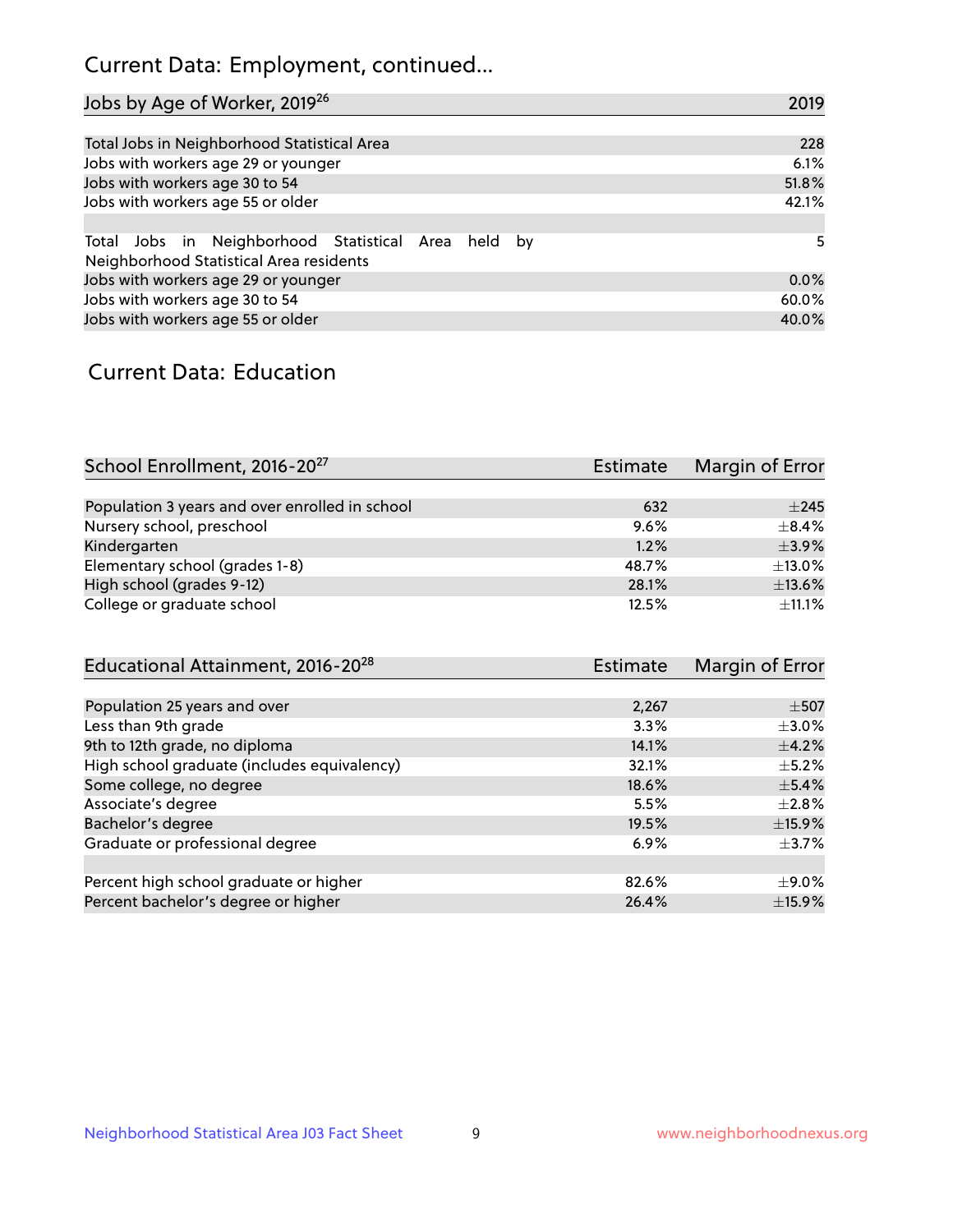## Current Data: Housing

| Households by Type, 2016-20 <sup>29</sup>            | <b>Estimate</b> | Margin of Error           |
|------------------------------------------------------|-----------------|---------------------------|
|                                                      |                 |                           |
| Total households                                     | 1,320           | $+422$                    |
| Family households (families)                         | 46.7%           | $\pm$ 18.6%               |
| With own children under 18 years                     | 19.6%           | $\pm$ 4.9%                |
| Married-couple family                                | 14.1%           | $\pm 2.4\%$               |
| With own children of the householder under 18 years  | 2.4%            | $\pm 2.5\%$               |
| Male householder, no spouse present, family          | 7.3%            | $\pm$ 4.9%                |
| With own children of the householder under 18 years  | 1.0%            | $\pm 2.5\%$               |
| Female householder, no spouse present, family        | 25.2%           | $\pm 2.1\%$               |
| With own children of the householder under 18 years  | 16.2%           | ±4.9%                     |
| Nonfamily households                                 | 53.3%           | $\pm 25.5\%$              |
| Householder living alone                             | 50.7%           | $\pm$ 25.9%               |
| 65 years and over                                    | 18.0%           | $\pm$ 8.3%                |
|                                                      |                 |                           |
| Households with one or more people under 18 years    | 24.8%           | $\pm 3.5\%$               |
| Households with one or more people 65 years and over | 35.3%           | $\pm$ 0.6%                |
| Average household size                               | 2.30            | $\pm$ 0.92                |
| Average family size                                  | 3.63            | $\pm$ 0.56                |
| Housing Occupancy, 2016-20 <sup>30</sup>             | <b>Estimate</b> | Margin of Error           |
|                                                      | 2,034           | ±413                      |
| Total housing units                                  | 64.9%           |                           |
| Occupied housing units                               | 35.1%           | $\pm$ 16.0%<br>$\pm$ 9.6% |
| Vacant housing units                                 |                 |                           |
| Homeowner vacancy rate                               | 2.1             | $\pm 3.5$                 |
| Rental vacancy rate                                  | 8.5             | $\pm$ 7.1                 |
| Units in Structure, 2016-20 <sup>31</sup>            | Estimate        | Margin of Error           |
| Total housing units                                  | 2,034           | $\pm$ 413                 |
| 1-unit, detached                                     | 65.6%           | ±13.5%                    |
|                                                      |                 |                           |
| 1-unit, attached                                     | 1.7%            | $\pm1.7\%$                |
| 2 units                                              | 1.8%            | $\pm 1.8\%$               |
| 3 or 4 units                                         | 1.5%            | $\pm 2.2\%$               |
| 5 to 9 units                                         | 11.7%           | $\pm$ 3.9%                |
| 10 to 19 units                                       | 8.4%            | $\pm 4.1\%$               |
| 20 or more units                                     | 8.5%            | $\pm$ 6.1%                |
| Mobile home                                          | 0.8%            | $\pm 1.3\%$               |
| Boat, RV, van, etc.                                  | $0.0\%$         | $\pm 0.8\%$               |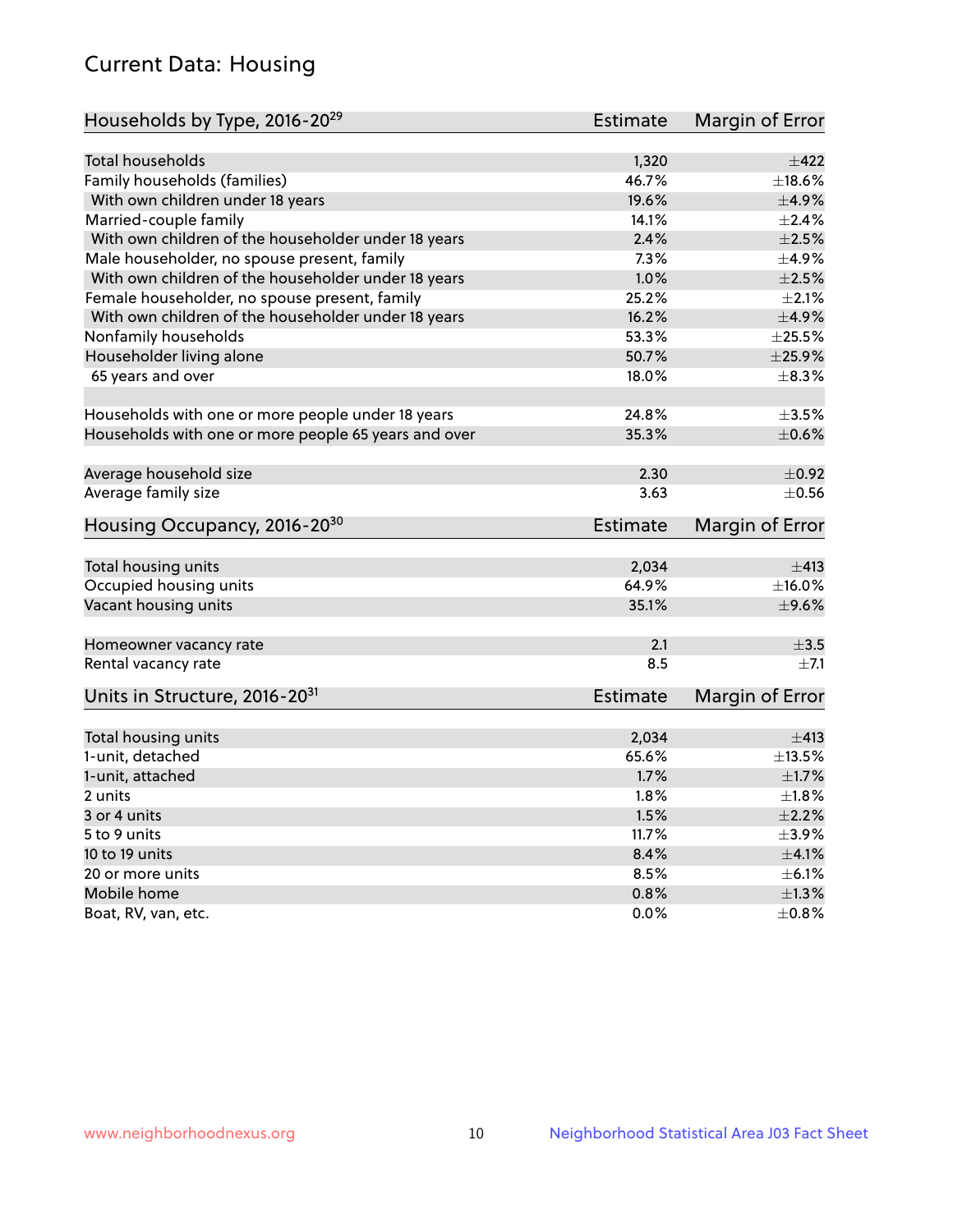## Current Data: Housing, continued...

| Year Structure Built, 2016-20 <sup>32</sup>    | <b>Estimate</b> | <b>Margin of Error</b> |
|------------------------------------------------|-----------------|------------------------|
| Total housing units                            | 2,034           | ±413                   |
| Built 2014 or later                            | 1.8%            | $\pm 2.4\%$            |
| Built 2010 to 2013                             | 1.2%            | $\pm$ 1.4%             |
| Built 2000 to 2009                             | 2.9%            | $\pm 2.1\%$            |
| Built 1990 to 1999                             | 1.6%            | $\pm1.6\%$             |
| Built 1980 to 1989                             | 1.2%            | $\pm1.0\%$             |
| Built 1970 to 1979                             | 7.6%            | $\pm$ 3.2%             |
| Built 1960 to 1969                             | 22.0%           | ±6.3%                  |
| Built 1950 to 1959                             | 41.0%           | ±17.3%                 |
| Built 1940 to 1949                             | 16.6%           | $\pm 4.5\%$            |
| Built 1939 or earlier                          | 4.4%            | $\pm 2.4\%$            |
| Housing Tenure, 2016-2033                      | Estimate        | Margin of Error        |
| Occupied housing units                         | 1,320           | $\pm$ 422              |
| Owner-occupied                                 | 51.5%           | ±23.2%                 |
| Renter-occupied                                | 48.5%           | $\pm 2.9\%$            |
| Average household size of owner-occupied unit  | 2.15            | ±1.40                  |
| Average household size of renter-occupied unit | 2.47            | $\pm$ 0.33             |
| Residence 1 Year Ago, 2016-20 <sup>34</sup>    | <b>Estimate</b> | <b>Margin of Error</b> |
| Population 1 year and over                     | 3,300           | $\pm 725$              |
| Same house                                     | 86.7%           | $\pm$ 7.0%             |
| Different house in the U.S.                    | 12.9%           | $\pm$ 7.1%             |
| Same county                                    | 9.3%            | $\pm$ 6.6%             |
| Different county                               | 3.6%            | $\pm$ 3.1%             |
| Same state                                     | 2.0%            | $\pm1.7\%$             |
| Different state                                | 1.7%            | $\pm 2.7\%$            |
| Abroad                                         | 0.4%            | $\pm$ 0.7%             |
| Value of Housing Unit, 2016-20 <sup>35</sup>   | <b>Estimate</b> | Margin of Error        |
| Owner-occupied units                           | 680             | $\pm$ 376              |
| Less than \$50,000                             | 16.9%           | $\pm 2.7\%$            |
| \$50,000 to \$99,999                           | 22.9%           | ±16.3%                 |
| \$100,000 to \$149,999                         | 26.5%           | ±44.5%                 |
| \$150,000 to \$199,999                         | 28.5%           | $\pm 21.7\%$           |
| \$200,000 to \$299,999                         | 3.3%            | $\pm$ 3.9%             |
| \$300,000 to \$499,999                         | 0.4%            | $\pm 3.6\%$            |
| \$500,000 to \$999,999                         | 0.7%            | $\pm$ 4.1%             |
| \$1,000,000 or more                            | 0.9%            | $\pm 4.0\%$            |
| Mortgage Status, 2016-20 <sup>36</sup>         | Estimate        | Margin of Error        |
| Owner-occupied units                           | 680             | $\pm$ 376              |
| Housing units with a mortgage                  | 39.2%           | ±13.3%                 |
|                                                |                 |                        |

Housing units without a mortgage  $\pm 35.4\%$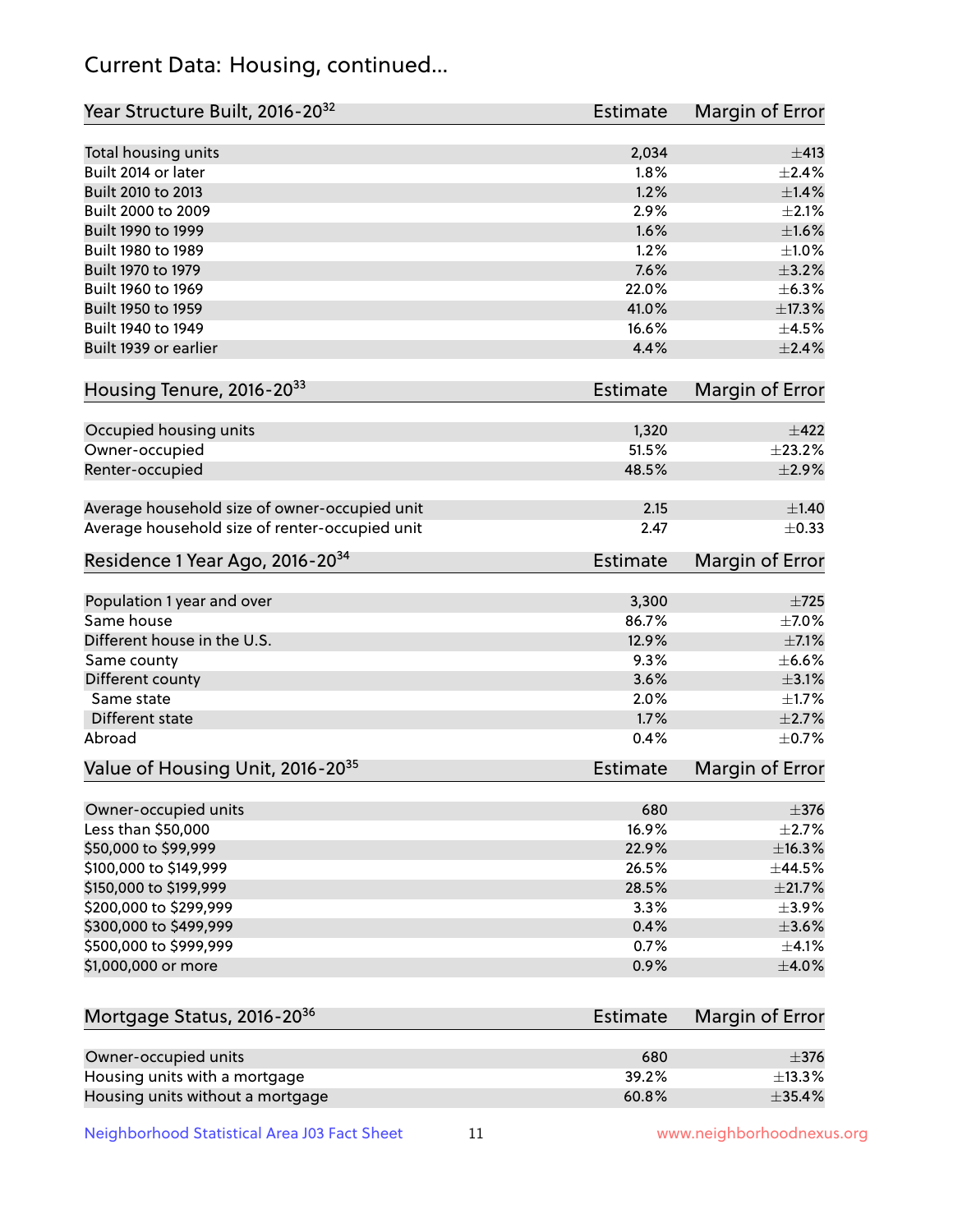## Current Data: Housing, continued...

| Selected Monthly Owner Costs, 2016-20 <sup>37</sup> | Estimate | Margin of Error |
|-----------------------------------------------------|----------|-----------------|
|                                                     |          |                 |
| Housing units with a mortgage                       | 266      | $\pm$ 173       |
| Less than \$300                                     | 0.0%     | $\pm$ 9.1%      |
| \$300 to \$499                                      | 3.3%     | $\pm$ 10.4%     |
| \$500 to \$999                                      | 51.3%    | ±54.1%          |
| \$1,000 to \$1,499                                  | 33.3%    | $\pm 29.6\%$    |
| \$1,500 to \$1,999                                  | 10.1%    | $\pm$ 6.6%      |
| \$2,000 to \$2,999                                  | 2.0%     | $\pm$ 9.5%      |
| \$3,000 or more                                     | 0.0%     | ±11.2%          |
|                                                     |          |                 |
| Median (dollars)                                    | \$913    | ±111            |
|                                                     |          |                 |
| Housing units without a mortgage                    | 414      | $\pm$ 332       |
| Less than \$150                                     | 31.2%    | $\pm$ 71.9%     |
| \$150 to \$249                                      | 17.0%    | $\pm$ 4.4%      |
| \$250 to \$349                                      | 12.4%    | $\pm 4.0\%$     |
| \$350 to \$499                                      | 26.2%    | ±26.3%          |
| \$500 to \$699                                      | 13.1%    | $\pm$ 5.7%      |
| \$700 or more                                       | 0.0%     | ±12.4%          |
|                                                     |          |                 |
| Median (dollars)                                    | \$260    | $\pm$ 53        |

| Selected Monthly Owner Costs as a Percentage of | Estimate | Margin of Error |
|-------------------------------------------------|----------|-----------------|
| Household Income, 2016-20 <sup>38</sup>         |          |                 |
|                                                 |          |                 |
| Housing units with a mortgage <sup>39</sup>     | 266      | $\pm$ 181       |
| Less than 20.0 percent                          | 47.3%    | $\pm$ 54.4%     |
| 20.0 to 24.9 percent                            | 2.7%     | $\pm$ 5.3%      |
| 25.0 to 29.9 percent                            | 5.6%     | $\pm$ 13.7%     |
| 30.0 to 34.9 percent                            | $1.8\%$  | $\pm$ 6.6%      |
| 35.0 percent or more                            | 42.6%    | $\pm$ 34.1%     |
|                                                 |          |                 |
| Housing units without a mortgage <sup>40</sup>  | 312      | $\pm$ 117       |
| Less than 10.0 percent                          | 36.2%    | $\pm$ 10.0%     |
| 10.0 to 14.9 percent                            | 19.5%    | $\pm$ 15.8%     |
| 15.0 to 19.9 percent                            | 23.8%    | $\pm$ 15.0%     |
| 20.0 to 24.9 percent                            | 3.2%     | $\pm$ 4.9%      |
| 25.0 to 29.9 percent                            | 2.1%     | $\pm$ 7.3%      |
| 30.0 to 34.9 percent                            | $0.0\%$  | $\pm$ 5.5%      |
| 35.0 percent or more                            | 15.2%    | ±19.1%          |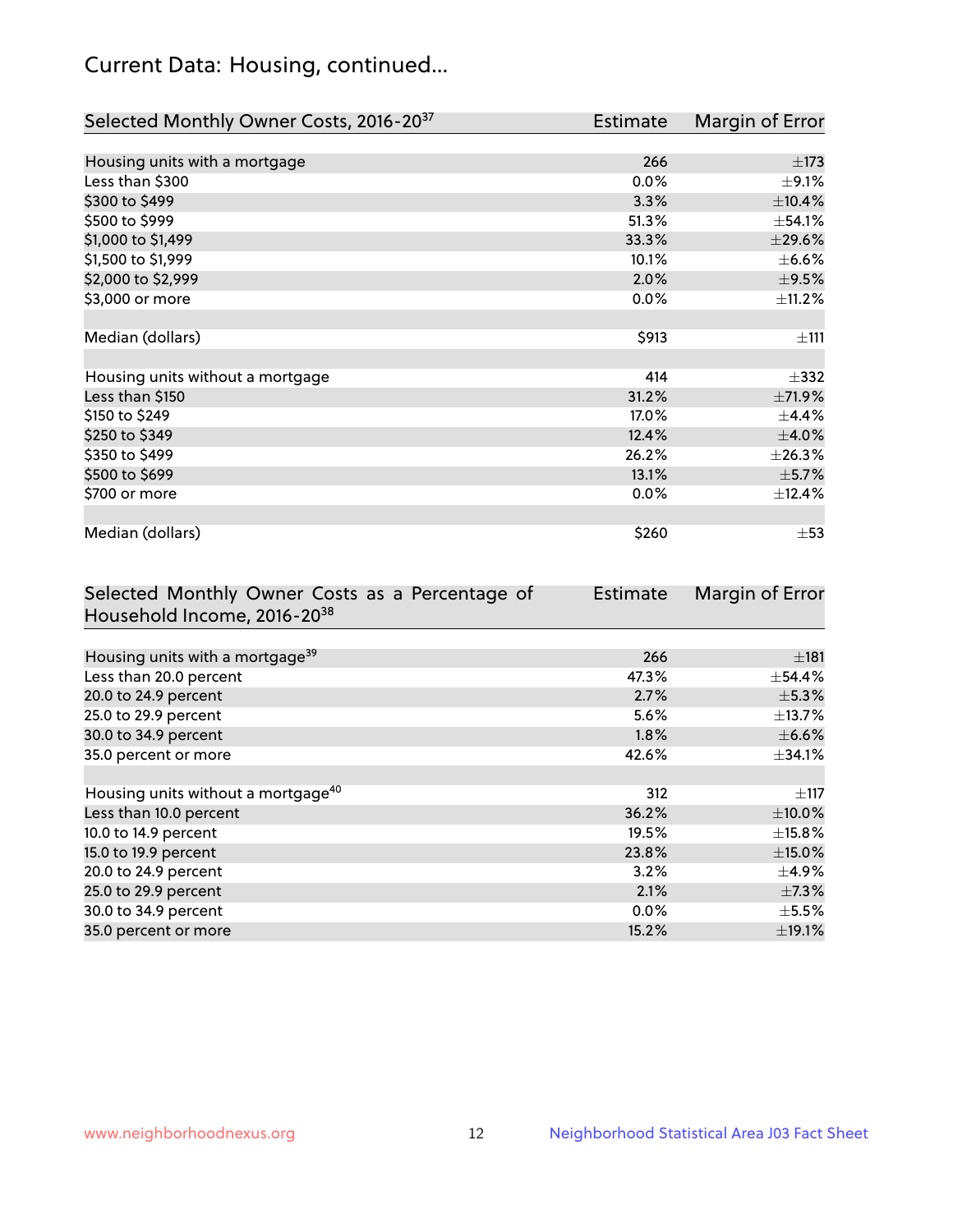## Current Data: Housing, continued...

| Gross Rent, 2016-20 <sup>41</sup>               | Estimate        | Margin of Error |
|-------------------------------------------------|-----------------|-----------------|
|                                                 |                 |                 |
| Occupied units paying rent                      | 610             | $\pm 205$       |
| Less than \$200                                 | 2.9%            | $\pm$ 6.6%      |
| \$200 to \$499                                  | 7.3%            | $\pm$ 9.5%      |
| \$500 to \$749                                  | 31.2%           | $\pm 27.0\%$    |
| \$750 to \$999                                  | 25.6%           | $\pm 10.1\%$    |
| \$1,000 to \$1,499                              | 30.2%           | $\pm$ 5.4%      |
| \$1,500 to \$1,999                              | 2.8%            | $\pm$ 6.6%      |
| \$2,000 or more                                 | 0.0%            | $\pm$ 5.6%      |
| Median (dollars)                                | \$818           | $\pm$ 83        |
|                                                 |                 |                 |
| No rent paid                                    | 30              | $\pm$ 34        |
|                                                 |                 |                 |
| Gross Rent as a Percentage of Household Income, | <b>Estimate</b> | Margin of Error |
| $2016 - 20^{42}$                                |                 |                 |
|                                                 |                 |                 |
| Occupied units paying rent <sup>43</sup>        | 549             | $\pm$ 195       |
| Less than 15.0 percent                          | 6.2%            | $\pm$ 7.5%      |
| 15.0 to 19.9 percent                            | 5.6%            | $\pm 4.5\%$     |
| 20.0 to 24.9 percent                            | 9.2%            | $\pm$ 8.3%      |
| 25.0 to 29.9 percent                            | 9.0%            | $\pm 10.1\%$    |
| 30.0 to 34.9 percent                            | 15.0%           | ±21.2%          |
| 35.0 percent or more                            | 55.0%           | ±11.2%          |

# Current Data: Transportation

| Commuting to Work, 2016-20 <sup>44</sup>  | <b>Estimate</b> | Margin of Error |
|-------------------------------------------|-----------------|-----------------|
|                                           |                 |                 |
| Workers 16 years and over                 | 957             | $\pm 284$       |
| Car, truck, or van - drove alone          | 63.2%           | $\pm$ 16.4%     |
| Car, truck, or van - carpooled            | 11.1%           | $\pm$ 7.3%      |
| Public transportation (excluding taxicab) | 13.2%           | $\pm$ 6.9%      |
| Walked                                    | 1.4%            | $\pm 2.6\%$     |
| Other means                               | 1.6%            | $\pm 2.6\%$     |
| Worked at home                            | 9.5%            | $\pm$ 11.5%     |
|                                           |                 |                 |
| Mean travel time to work (minutes)        | 34.5            | $+4.1$          |

| Access to a Vehicle, 2016-20 <sup>45</sup> | Estimate | Margin of Error |
|--------------------------------------------|----------|-----------------|
|                                            |          |                 |
| Occupied housing units                     | 1,320    | $+422$          |
| No vehicles available                      | 29.5%    | $\pm$ 5.1%      |
| 1 vehicle available                        | 49.9%    | $+24.5%$        |
| 2 vehicles available                       | 12.4%    | $+4.1%$         |
| 3 or more vehicles available               | 8.3%     | $+5.3%$         |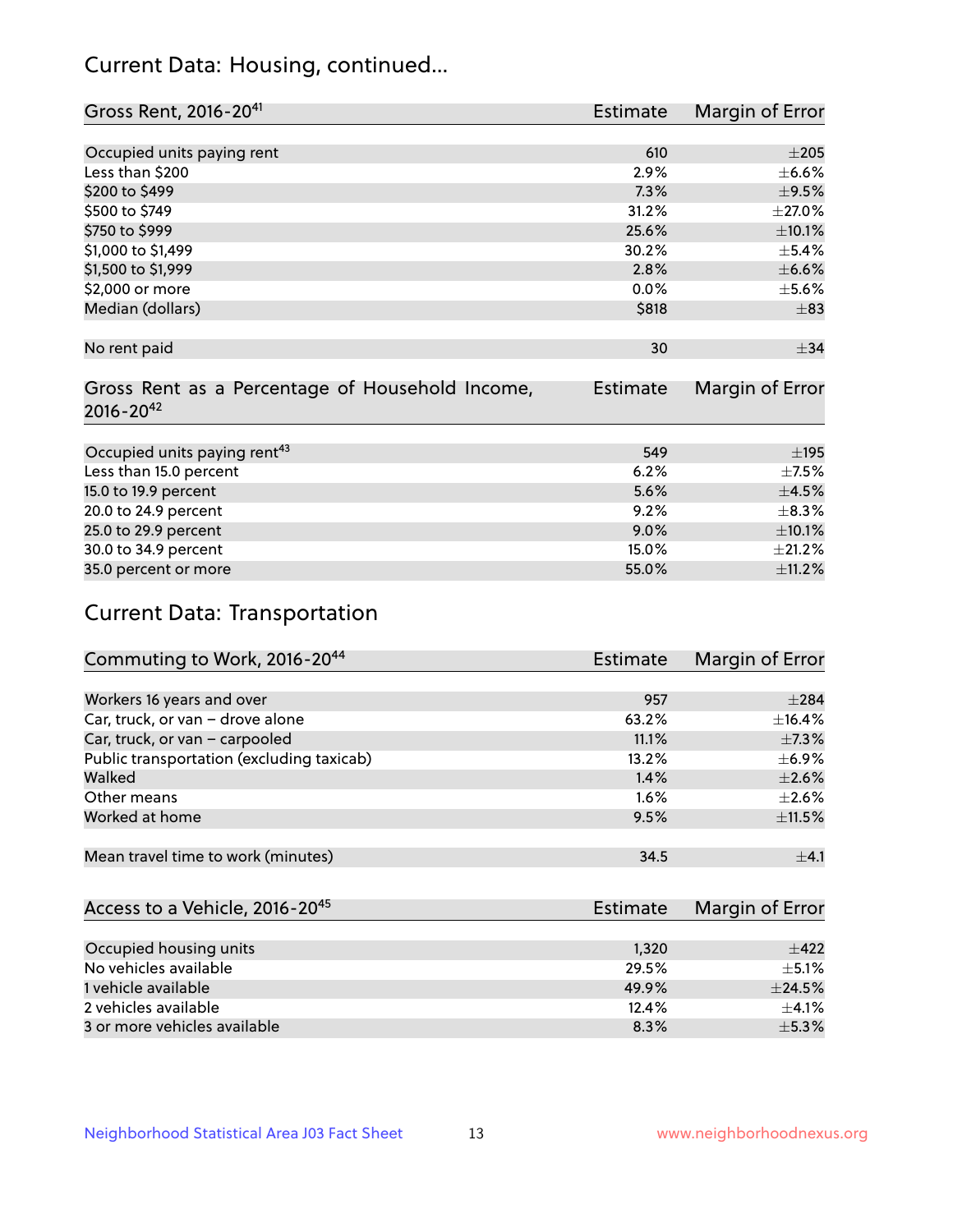## Current Data: Health

| Health Insurance coverage, 2016-2046                    | <b>Estimate</b> | <b>Margin of Error</b> |
|---------------------------------------------------------|-----------------|------------------------|
|                                                         |                 |                        |
| Civilian Noninstitutionalized Population                | 3,121           | $\pm 724$              |
| With health insurance coverage                          | 83.3%           | ±26.7%                 |
| With private health insurance coverage                  | 47.9%           | $\pm$ 11.0%            |
| With public health coverage                             | 49.3%           | $\pm$ 9.3%             |
| No health insurance coverage                            | 16.7%           | $\pm$ 5.2%             |
| Civilian Noninstitutionalized Population Under 19 years | 750             | $\pm 750$              |
| No health insurance coverage                            | 11.5%           | ±12.6%                 |
|                                                         |                 |                        |
| Civilian Noninstitutionalized Population 19 to 64 years | 1,823           | $\pm$ 522              |
| In labor force:                                         | 1,081           | $\pm$ 313              |
| Employed:                                               | 949             | $\pm 281$              |
| With health insurance coverage                          | 80.8%           | $\pm$ 15.1%            |
| With private health insurance coverage                  | 74.6%           | ±17.3%                 |
| With public coverage                                    | 8.0%            | $\pm$ 4.7%             |
| No health insurance coverage                            | 19.2%           | $\pm$ 8.2%             |
|                                                         |                 |                        |
| Unemployed:                                             | 132             | $+281$                 |
| With health insurance coverage                          | 41.5%           | ±22.2%                 |
| With private health insurance coverage                  | 20.0%           | ±25.3%                 |
| With public coverage                                    | 26.8%           | ±16.4%                 |
| No health insurance coverage                            | 58.5%           | $\pm$ 44.6%            |
| Not in labor force:                                     | 742             | $+382$                 |
| With health insurance coverage                          | 76.4%           | $\pm 31.3\%$           |
| With private health insurance coverage                  | 40.4%           | $\pm$ 39.0%            |
| With public coverage                                    | 55.7%           | ±37.2%                 |
| No health insurance coverage                            | 23.6%           | $\pm$ 6.3%             |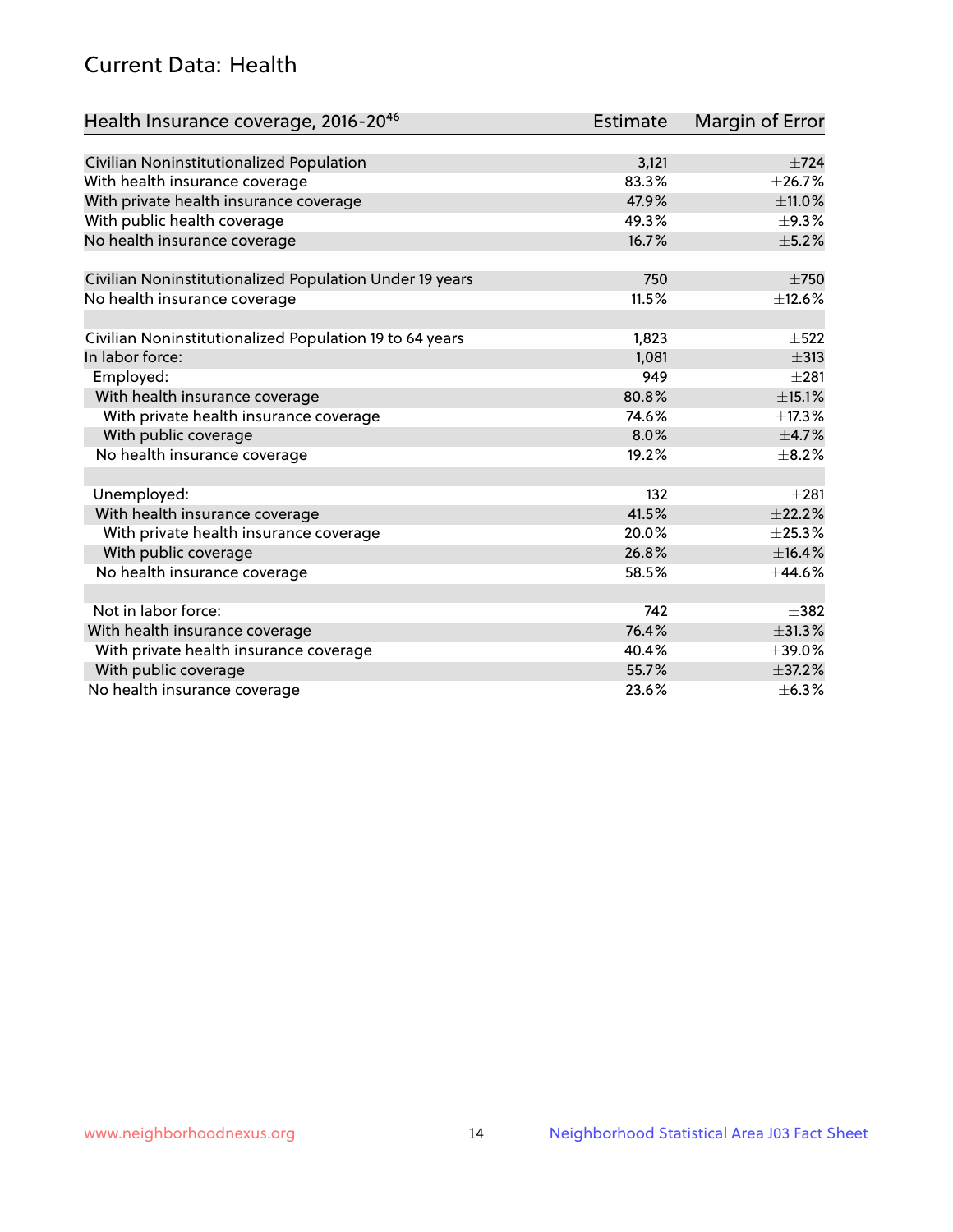#### Notes:

- 1. Source: U.S. Census Bureau, Decennial Census 2000, SF1 tables P8, P12; American Community Survey, tables B01001, B03002
- 2. This category includes Pacific Islanders, Native Americans and Alaska Natives, people who identify as some other race, and those who identify as bi/multi racial.
- 3. Source: U.S. Census Bureau, Decennial Census 2000, SF1 tables P15, P16, P18, P19; American Community Survey, tables B11001, B11005, B11003
- 4. Source: U.S. Census Bureau, Decennial Census 2000, SF3 table P37; American Community Survey, table B15002
- 5. Source: U.S. Census Bureau, Longitudinal Employer-Household Dynamics Residential Area Characteristics, Table JT01 (Primary Jobs); Workplace Area Characteristics, Table JT00 (All Jobs)
- 6. Source: U.S. Census Bureau, Decennial Census 2000, SF3 tables P52, P87; American Community Survey, tables B19001, B17001
- 7. Source: U.S. Census Bureau, Decennial Census 2000, SF1 tables H3, H4; American Community Survey, tables B25002, B25009
- 8. Source: U.S. Census Bureau, Decennial Census 2000, SF3 table H44; American Community Survey, tables B25044
- 9. Source: Atlanta Police Department, COBRA; U.S. Census Bureau, American Community Survey, table B01001
- 10. Source: U.S. Census Bureau, American Community Survey, table B01001
- 11. Source: U.S. Census Bureau, American Community Survey, table B03002
- 12. Source: U.S. Census Bureau, American Community Survey, table B05002
- 13. Source: U.S. Census Bureau, American Community Survey, table B05003
- 14. Source: U.S. Census Bureau, American Community Survey, tables B19001, B19025, B19051, B19061, B19055, B19065, B19059, B19069, B19056, B19066, B19057, B19067, B22001, B19101, B19127
- 15. Source: U.S. Census Bureau, American Community Survey, tables B19201, B19214, B20017, B19313
- 16. Source: U.S. Census Bureau, American Community Survey, table B17010
- 17. Source: U.S. Census Bureau, American Community Survey, tables B17001, B17006, B17021, B17007. Table totals may be lower than the total population, as they are based on the population for whom poverty status is determined.
- 18. Source: U.S. Census Bureau, American Community Survey, B17001H, B17001B, B17001D, B17001I. Table totals may be lower than the total population, as they are based on the population for whom poverty status is determined.
- 19. Source: U.S. Census Bureau, American Community Survey, tables B23001, B23008
- 20. Source: U.S. Census Bureau, American Community Survey, table C24030
- 21. Source: U.S. Census Bureau, American Community Survey, table C24010
- 22. Source: U.S. Census Bureau, American Community Survey, table B24080
- 23. Source: U.S. Census Bureau, Longitudinal Employer-Household Dynamics Origin-Destination Data, Tables JT00 Main and JT00 Aux
- 24. Source: U.S. Census Bureau, Longitudinal Employer-Household Dynamics Origin-Destination Data, Tables JT00 Main and JT00 Aux
- 25. Source: U.S. Census Bureau, Longitudinal Employer-Household Dynamics Origin-Destination Data, Tables JT00 Main and JT00 Aux
- 26. Source: U.S. Census Bureau, Longitudinal Employer-Household Dynamics Origin-Destination Data, Tables JT00 Main and JT00 Aux
- 27. Source: U.S. Census Bureau, American Community Survey, table B14001
- 28. Source: U.S. Census Bureau, American Community Survey, table B15002
- 29. Source: U.S. Census Bureau, American Community Survey, tables B11001, B11003, B11007, B11005, B09019
- 30. Source: U.S. Census Bureau, American Community Survey, tables B25002, B25003, B25004
- 31. Source: U.S. Census Bureau, American Community Survey, table B25024
- 32. Source: U.S. Census Bureau, American Community Survey, table B25034
- 33. Source: U.S. Census Bureau, American Community Survey, tables B25009, B25008, B25003
- 34. Source: U.S. Census Bureau, American Community Survey, table B07003
- 35. Source: U.S. Census Bureau, American Community Survey, table B25075. This value is self-reported and may differ from home values as determined by the County Tax Assessor.
- 36. Source: U.S. Census Bureau, American Community Survey, table B25081
- 37. Source: U.S. Census Bureau, American Community Survey, table B25087
- 38. Source: U.S. Census Bureau, American Community Survey, table B25091
- 39. Excludes units where Selected Monthly Owner Costs as a Percentage of Income cannot be computed.
- 40. Excludes units where Selected Monthly Owner Costs as a Percentage of Income cannot be computed.
- 41. Source: U.S. Census Bureau, American Community Survey, table B25063
- 42. Source: U.S. Census Bureau, American Community Survey, table B25070
- 43. Excludes units where Gross Rent as a Percentage of Income cannot be computed.
- 44. Source: U.S. Census Bureau, American Community Survey, tables B08101, B08013
- 45. Source: U.S. Census Bureau, American Community Survey, table B25044
- 46. Source: U.S. Census Bureau, American Community Survey, tables B18135, B27011

The dagger (†) symbol denotes values that cannot be computed.